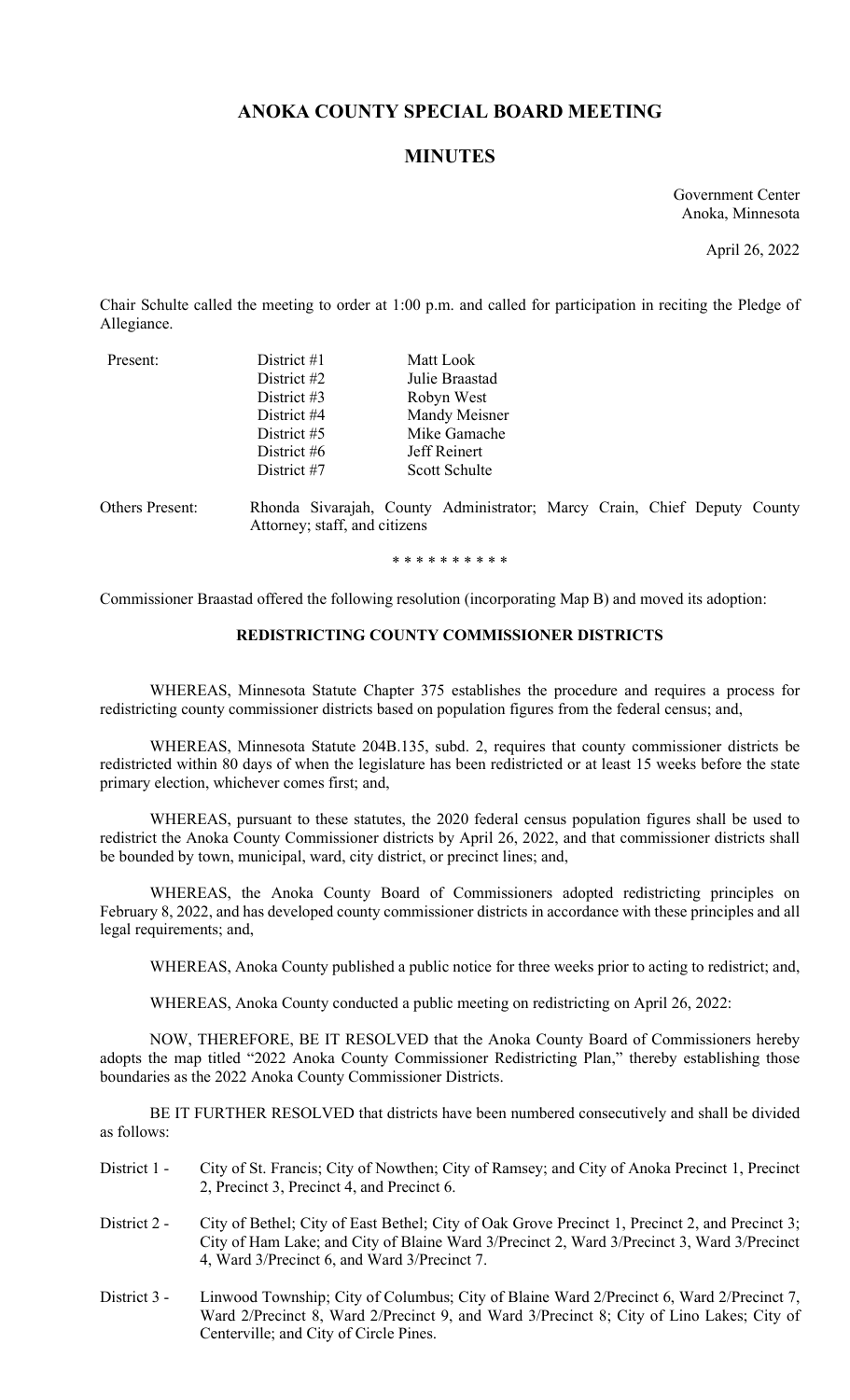- District 4 City of Andover Precinct 1 and Precinct 2; City of Anoka Precinct 5, Precinct 7, and Precinct 8; and City of Coon Rapids Ward 1/Precinct 1, Ward 1/Precinct 2, Ward 1/Precinct 3, Ward 1/Precinct 4, Ward 2/Precinct 1, Ward 2/Precinct 5, Ward 3/Precinct 1, Ward 3/Precinct 2, Ward 3/Precinct 3, Ward 4/Precinct 1, Ward 4/Precinct 2, Ward 4/Precinct 3, and Ward 4/Precinct 4.
- District 5 City of Oak Grove Precinct 4; City of Andover Precinct 3, Precinct 4, Precinct 5, Precinct 6, Precinct 7, Precinct 8, Precinct 9, and Precinct 10; and City of Coon Rapids Ward 2/Precinct 2, Ward 2/Precinct 3, Ward 2/Precinct 4, Ward 3/Precinct 4, Ward 5/Precinct 1, Ward 5/Precinct 2, Ward 5/Precinct 3, Ward 5/Precinct 4, and Ward 5/Precinct 5.
- District 6 City of Blaine Ward 1/Precinct 1, Ward 1/Precinct 2, Ward 1/Precinct 3, Ward 1/Precinct 4, Ward 1/Precinct 5, Ward 1/Precinct 6, Ward 1/Precinct 7, Ward 1/Precinct 8, Ward 1/Precinct 9, Ward 2/Precinct 1, Ward 2/Precinct 2, Ward 2/Precinct 3, Ward 2/Precinct 4, Ward 2/Precinct 5, Ward 3/Precinct 1, and Ward 3/Precinct 5; City of Lexington; and City of Spring Lake Park.

District 7 - City of Fridley; City of Columbia Heights; and City of Hilltop.

BE IT FURTHER RESOLVED that there shall be an election in 2022 for all Anoka County Commissioner districts and to comply with staggered term length requirements, the length of terms shall be as follows:

| District 1 - | 4-year term |
|--------------|-------------|
| District 2 - | 4-year term |
| District 3 - | 4-year term |
| District 4 - | 4-year term |
| District 5 - | 2-year term |
| District 6 - | 2-year term |
| District 7 - | 2-year term |
|              |             |

BE IT FURTHER RESOLVED that the county administrator is directed to file the redistricting plan with the Division Manager of Property Records and Taxation in compliance with statutory requirements.

BE IT FINALLY RESOLVED that the Division Manager of Property Records and Taxation is directed to complete the necessary administrative tasks to file the redistricting plan with the Office of the Secretary of State, publish a public notice in the Anoka County Union Herald with illustrative maps, and implement the redistricting plan.

Upon roll call vote Commissioners Braastad, West and Schulte voted "yes". Commissioners Meisner, Gamache, Reinert and Look voted "no". Motion failed.

\* \* \*

Commissioner West made motion to limit in depth discussion to two maps, offered the resolution below (incorporating Map C), and moved its adoption. Commissioner Gamache seconded the motion.

\* \* \*

Commissioner Look made motion to call the question. Commissioner Gamache seconded the motion. Motion carried unanimously.

#### **RESOLUTION #2022-67**

#### **REDISTRICTING COUNTY COMMISSIONER DISTRICTS**

WHEREAS, Minnesota Statutes Chapter 375 establishes the procedure and requires a process for redistricting county commissioner districts based on population figures from the federal census; and,

WHEREAS, Minnesota Statute 204B.135, subd. 2, requires that county commissioner districts be redistricted within 80 days of when the legislature has been redistricted or at least 15 weeks before the state primary election, whichever comes first; and,

WHEREAS, pursuant to these statutes, the 2020 federal census population figures shall be used to redistrict the Anoka County Commissioner districts by April 26, 2022, and that commissioner districts shall be bounded by town, municipal, ward, city district, or precinct lines; and,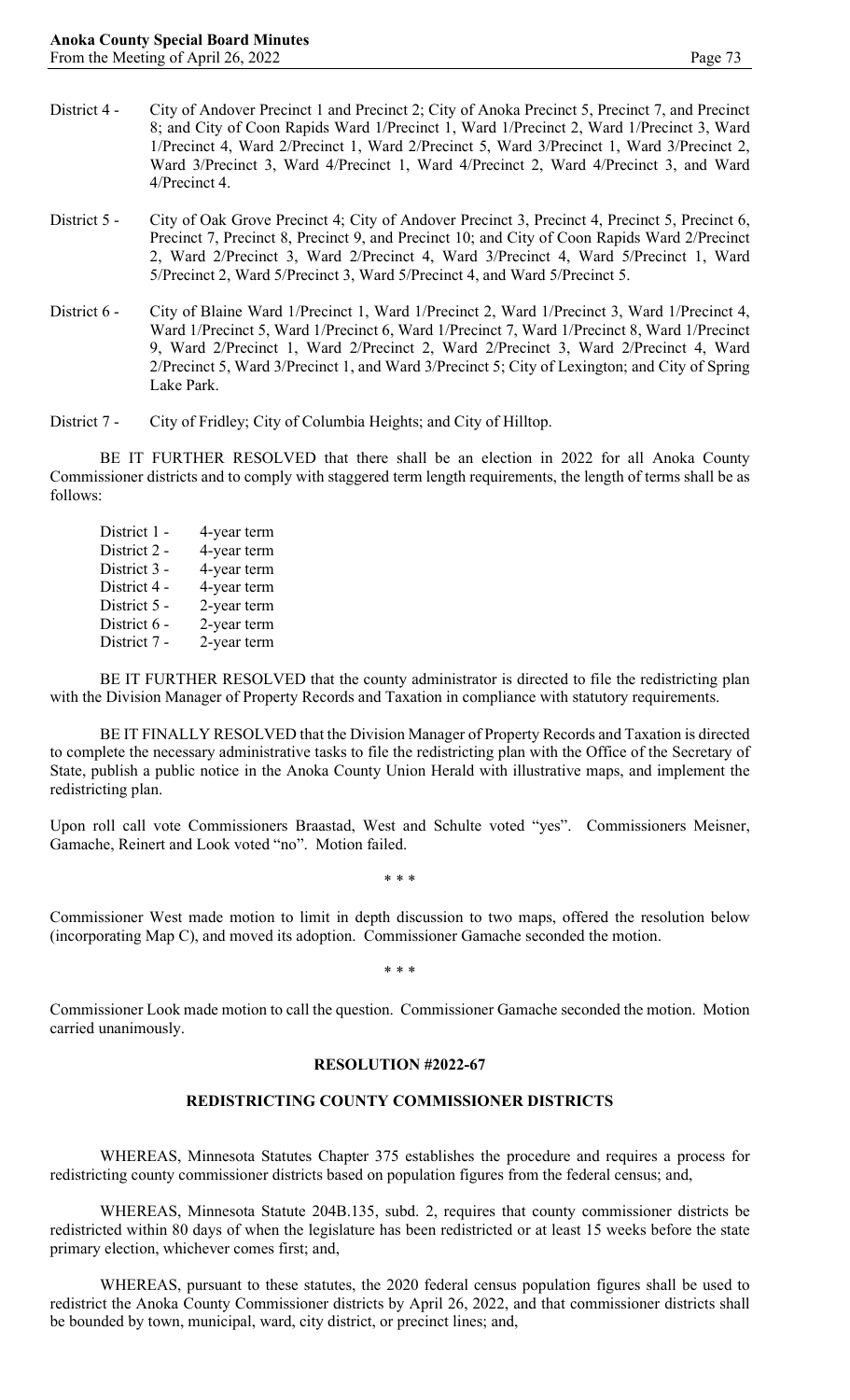WHEREAS, the Anoka County Board of Commissioners adopted redistricting principles on February 8, 2022 and has developed county commissioner districts in accordance with these principles and all legal requirements; and,

WHEREAS, Anoka County published a public notice for three weeks prior to acting to redistrict; and,

WHEREAS, Anoka County conducted a public meeting on redistricting on April 26, 2022:

NOW, THEREFORE, BE IT RESOLVED that the Anoka County Board of Commissioners hereby adopts the map titled "Proposed Redistricting Scenario C," thereby establishing those boundaries as the 2022 Anoka County Commissioner Districts.

BE IT FURTHER RESOLVED that districts have been numbered consecutively and shall be divided as follows:

- District 1 City of St. Francis Precinct 1; City of Nowthen; City of Ramsey; and City of Anoka Precinct 1, Precinct 2, Precinct 3, Precinct 4, Precinct 5, and Precinct 6.
- District 2 City of St. Francis Precinct 2; City of Bethel; City of Oak Grove Precinct 1, Precinct 2, and Precinct 3; City of East Bethel; City of Ham Lake; and City of Blaine Ward 3/Precinct 2, Ward 3/Precinct 3, Ward 3/Precinct 4, and Ward 3/Precinct 7.
- District 3 Linwood Township; City of Columbus; City of Blaine Ward 1/Precinct 9, Ward 2/Precinct 8, Ward 2/Precinct 9, and Ward 3/Precinct 8; City of Lino Lakes; City of Centerville; City of Circle Pines; and City of Lexington.
- District 4 City of Andover Precinct 1 and Precinct 2; City of Anoka Precinct 7 and Precinct 8; and City of Coon Rapids Ward 1/Precinct 1, Ward 1/Precinct 2, Ward 1/Precinct 3, Ward 1/Precinct 4, Ward 2/Precinct 1, Ward 2/Precinct 5, Ward 3/Precinct 1, Ward 3/Precinct 2, Ward 3/Precinct 3, Ward 4/Precinct 1, Ward 4/Precinct 2, Ward 4/Precinct 3, and Ward 4/Precinct 4.
- District 5 City of Oak Grove Precinct 4; City of Andover Precinct 3, Precinct 4, Precinct 5, Precinct 6, Precinct 7, Precinct 8, Precinct 9, and Precinct 10; and City of Coon Rapids Ward 2/Precinct 2, Ward 2/Precinct 3, Ward 2/Precinct 4, Ward 3/Precinct 4, Ward 5/Precinct 1, Ward 5/Precinct 2, Ward 5/Precinct 3, Ward 5/Precinct 4, and Ward 5/Precinct 5.
- District 6 City of Blaine Ward 1/Precinct 1, Ward 1/Precinct 2, Ward 1/Precinct 3, Ward 1/Precinct 4, Ward 1/Precinct 5, Ward 1/Precinct 6, Ward 1/Precinct 7, Ward 1/Precinct 8, Ward 2/Precinct 1, Ward 2/Precinct 2, Ward 2/Precinct 3, Ward 2/Precinct 4, Ward 2/Precinct 5, Ward 2/Precinct 6, Ward 2/Precinct 7, Ward 3/Precinct 1, Ward 3/Precinct 5, and Ward 3/Precinct 6; and City of Spring Lake Park.

District 7 - City of Fridley; City of Columbia Heights; and City of Hilltop.

BE IT FURTHER RESOLVED that that there shall be an election in 2022 for all Anoka County Commissioner districts and to comply with staggered term length requirements, the length of terms shall be as follows:

| District 1 - | 4-year term |
|--------------|-------------|
| District 2 - | 4-year term |
| District 3 - | 4-year term |
| District 4 - | 4-year term |
| District 5 - | 2-year term |
| District 6 - | 2-year term |
| District 7 - | 2-year term |
|              |             |

BE IT FURTHER RESOLVED that the county administrator is directed to file the redistricting plan with the Division Manager of Property Records and Taxation in compliance with statutory requirements.

BE IT FINALLY RESOLVED that the Division Manager of Property Records and Taxation is directed to complete the necessary administrative tasks to file the redistricting plan with the Office of the Secretary of State, publish a public notice in the Anoka County Union Herald with illustrative maps, and implement the redistricting plan.

Upon roll call vote Commissioners West, Schulte, Meisner, Gamache, Reinert and Braastad voted "yes". Commissioner Look voted "no". Resolution declared adopted.

\* \* \* \* \* \* \* \* \* \*